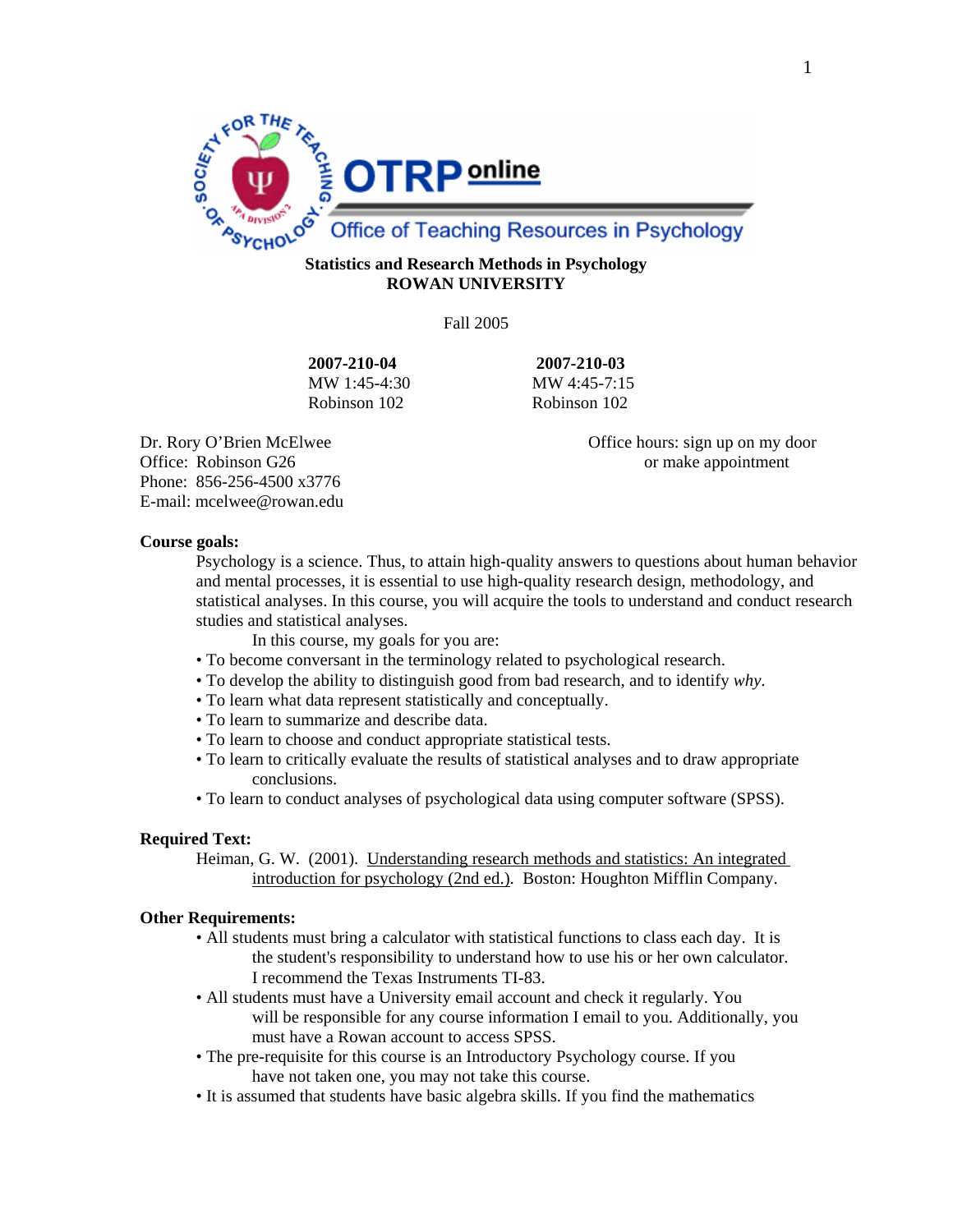background test difficult and/or get more than 3 or 4 problems incorrect you should drop this course and take an algebra course before attempting this course.

• This course may not be taken P/NC.

**Attendance, Homework, and Effort:** It is EXTREMELY IMPORTANT that you attend all class meetings and complete all readings and homework assignments on time. All parts of the course material are cumulative -- that is, you must understand the earlier material in order to understand the later material. If you fall behind, it will be very difficult for you to catch up. If you work diligently in this course, making sure you understand each chapter and concept at the time we are covering it in class and completing all assignments on time, you will probably do well in the course. If you miss class, procrastinate, and avoid seeking help until you have no idea what is going on, you most assuredly will not do well in the course. We will often review homework in class but I will not normally collect and grade it.

Remember that no one can "teach" you anything -- the material in this course as presented by the instructor, the textbook, and assignments create opportunities for you to learn, but you have to work actively to do so. If you have erratic attendance, I will schedule a conference with you to determine why. You are responsible for all material covered during class regardless of the reason for your absence.

**Academic Dishonesty**: Academic dishonesty (cheating) will not be tolerated. Any individual caught cheating or aiding another student cheating will receive an automatic F in the course and his/her name will be forwarded to the Dean of Students for further possible action (i.e., suspension or expulsion). All work must be exclusively your own unless the instructor explicitly states that collaboration is permitted. If you find yourself even considering cheating, see it as a sign that you need assistance learning the course material and come see me.

**Students with Disabilities:** Your academic success is important. If you have a documented disability that may have an impact upon your work in this class, please contact me. Students must provide documentation of their disability to the Academic Success Center in order to receive official University services and accommodations. The Academic Success Center can be reached at 856-256-4234. The Center is located on the third floor of Savitz Hall. The staff is available to answer questions regarding accommodations or to assist you in your pursuit of your accommodations. We look forward to working with you to achieve your learning goals.

#### **Evaluation:**

**Exams**: There will be two exams during the term and a cumulative final exam. The format of the exams will be any combination of multiple choice, short answer, essay, and calculation questions, and will cover material from the textbook as well as from class lectures and activities, discussions, and assignments.

**Quizzes:** There will be approximately 10 quizzes throughout the semester, on each Monday of a week in which there is no exam, beginning in Week 3. Together they comprise only 10% of your grade, so their main purpose is not to "test" you per se but to encourage you to attend class, to be well-prepared for class, and to serve as "checkpoints" for both the students and instructor to see how your learning is progressing. The two lowest quiz grades will be dropped (this includes quizzes missed for any reason). If more than two quizzes are missed for excused reasons (the student provides documentation of an illness, family emergency, etc.), the additional missed quizzes will be excused. Additional quizzes missed due to an unexcused absence will receive a zero.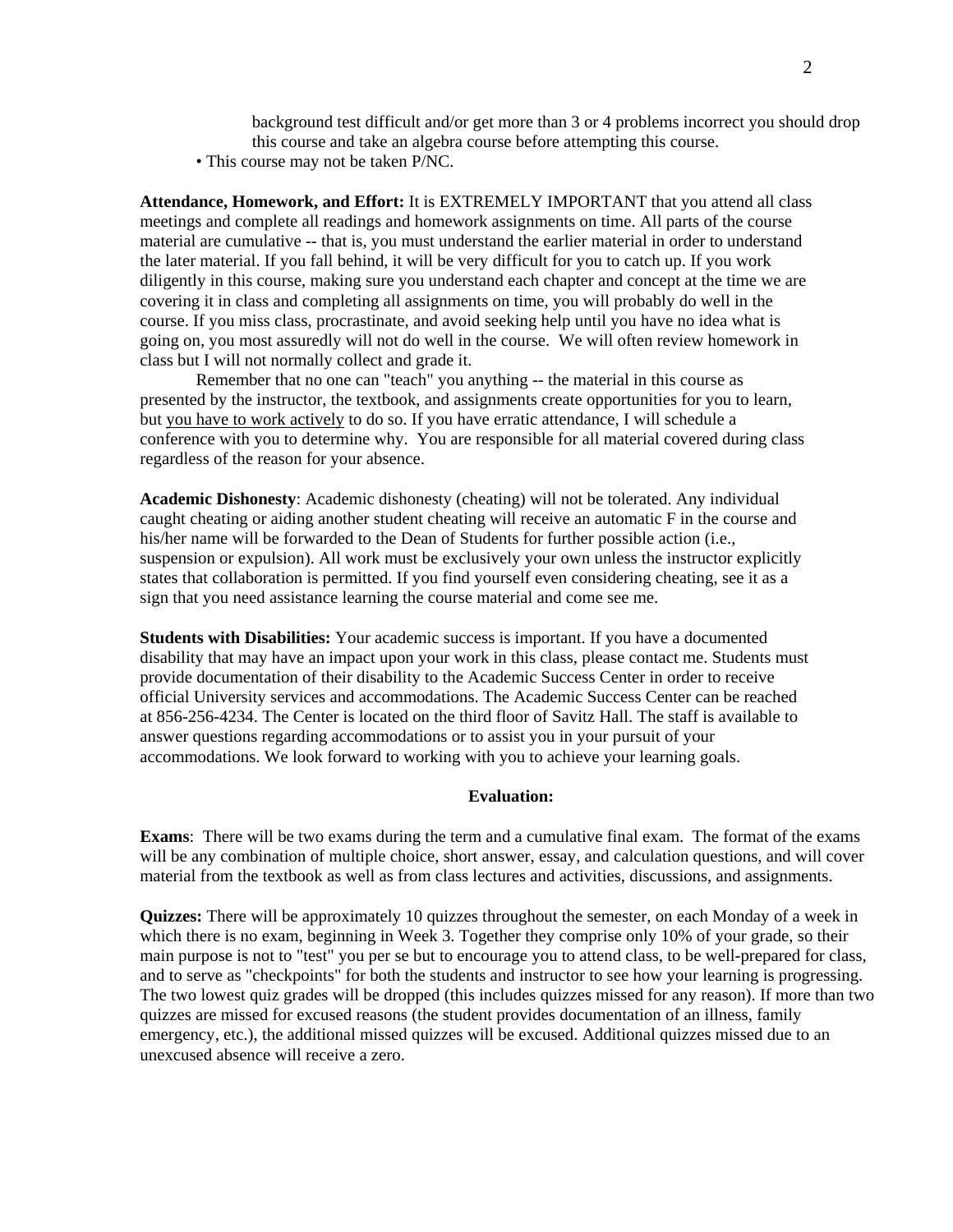**Reflection Cards:** For each Wednesday (unless there is an exam), you will prepare an index card on which you have recorded your name, one idea/concept from the previous week that is/was difficult for you to learn and one idea/concept from the previous week of which you feel you have a good understanding. Material on cards will not be graded; either you do them or you don't. These will be reviewed in class and handed in.

**Data Collection and Analysis Project**: To meet the course goals of achieving competence in using various data collection methods and in using a statistical software package, the class will participate in national research project on school spirit. See the handout for more information. In total, the project will be worth 15% of your final grade, with most of that due to the final paper and the rest due to your completion of the needed steps along the way.

**Late Assignment/Missed Exam Policy**: Please note that except for health or family emergencies, all exams must be taken and all work must be turned in on the dates listed here (unless explicitly changed by the instructor). Except for genuine and documented emergencies, make-up tests will not be given and late assignments will not be accepted (or will receive significant grade penalties). This requirement is central to maintaining fairness for each student in the course. Any student missing an exam for any reason must contact me within 24 hours.

### **The final grade will be computed as follows:**

|                         | Date         | Weight     |
|-------------------------|--------------|------------|
| Quizzes                 | most Mondays | 10%        |
| <b>Reflection Cards</b> | Wednesdays   | 5%         |
| Exam 1                  | October 3    | 20%        |
| Exam 2                  | November 7   | 25%        |
| Final Exam (cumulative) | December 14  | 25%        |
| Data Project            | December 19  | <u>15%</u> |
|                         |              | 100%       |

A 93-100% A- 90-92.9% B+ 87-89.9% B 83-86.9% B- 80-82.9% C+ 77-79.9% C 73-76.9% C- 70-72.9% D+ 67-69.9% D 63-66.9% D- 60-62.9% F 59.9% or below

Please note: This syllabus represents the instructor's best estimate of course procedures and schedules; however, it is subject to change at the instructor's discretion, with notification to the class.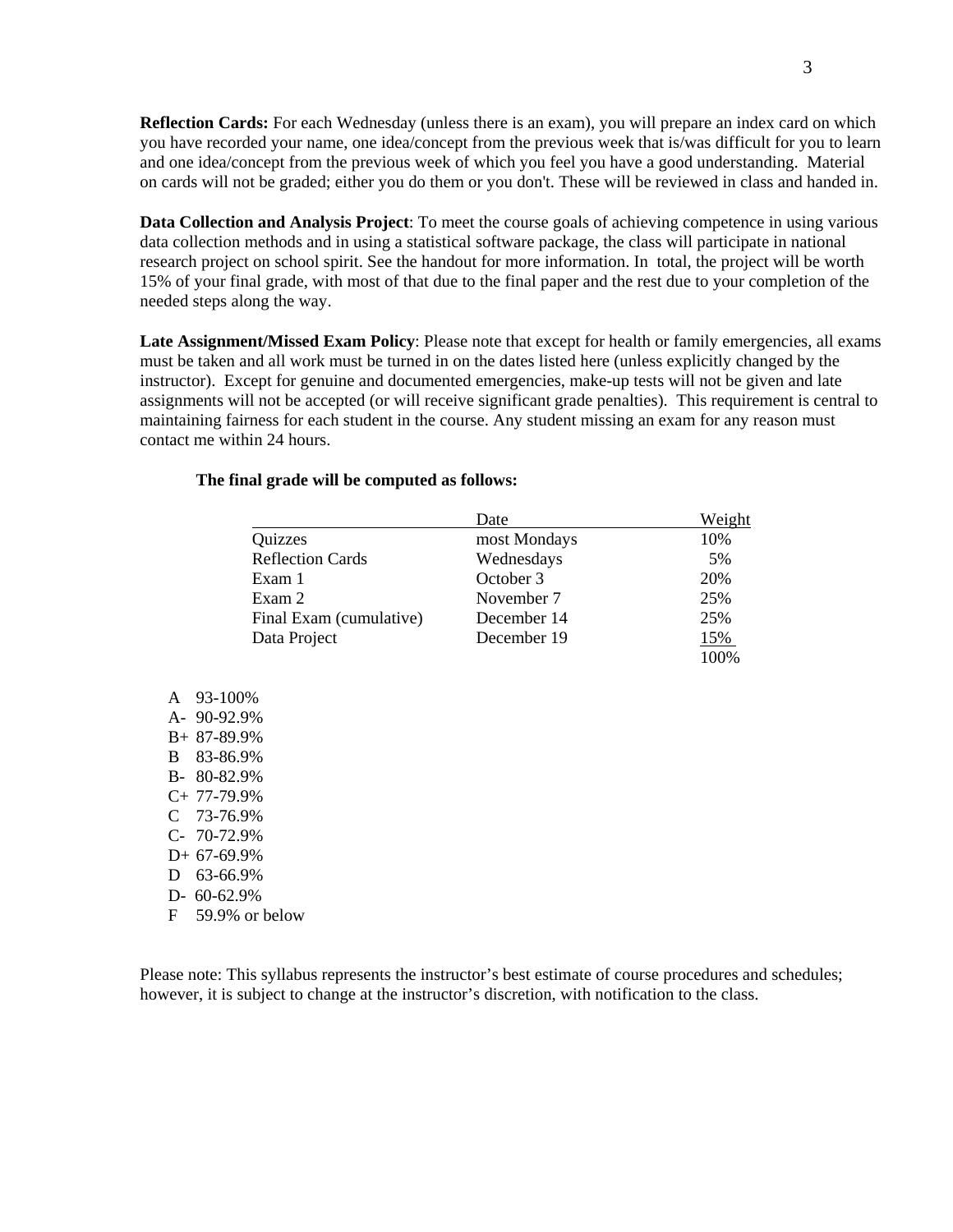## **Expected Class Schedule**

### IT IS EXTREMELY IMPORTANT THAT YOU COMPLETE ALL READING PRIOR TO CLASS!!!

| <b>WEEK</b>      | <b>DAY</b>   | <b>DATE</b> | <b>TOPIC</b>                                                  | <b>READING</b>            |
|------------------|--------------|-------------|---------------------------------------------------------------|---------------------------|
| $\mathbf{1}$     | W            | 9/7         | Intro to course; Background quiz; Philosophy of Science       |                           |
| $\overline{2}$   | $\mathbf{M}$ | 9/12        | Issues in Designing and Interpreting Research                 | Chapter 2                 |
| $\overline{2}$   | W            | 9/14        | Issues in Designing and Interpreting Research                 | Chapter 2                 |
| 3                | $\mathbf{M}$ | 9/19        | Understanding Reliability & Validity (quiz 1)                 | Chapter 3                 |
| 3                | W            | 9/21        | Understanding Reliability & Validity                          | Chapter 3                 |
| $\overline{4}$   | M            | 9/26        | Designing Experiments (quiz 2)                                | Chapter 4                 |
| $\overline{4}$   | W            | 9/28        | Practice and Application                                      | Chapter 4                 |
| 5                | $\mathbf{M}$ | 10/3        | Exam 1                                                        | 2,3,4                     |
| 5                | W            | 10/5        | <b>Descriptive Statistics: Frequency Distributions</b>        | Chapter 6                 |
| 6                | M            | 10/10       | Descriptive Statistics: Measures of Central Tendency (quiz 3) | Chapter 7                 |
| 6                | W            | 10/12       | Descriptive Statistics: Measures of Variability               | Chapter 8                 |
| $\boldsymbol{7}$ | $\mathbf M$  | 10/17       | Descriptive Statistics: Measures of Variability (quiz 4)      | Chapter 8                 |
| $\tau$           | W            | 10/19       | <b>Descriptive Statistics: z-scores</b>                       | Chapter 9                 |
| 8                | $\mathbf M$  | 10/24       | z-scores & Probability (quiz 5)                               | Chapter 12                |
| 8                | W            | 10/26       | Hypothesis Testing (do not miss this class!)                  | Chapter 13                |
| 9                | M            | 10/31       | Hypothesis Testing continued (quiz 6)                         |                           |
| 9                | W            | 11/2        | SPSS; Practice and Application                                |                           |
| 10               | $\mathbf M$  | 11/7        | Exam 2                                                        | Ch 6,7,8,9,12,13          |
| 10               | W            | 11/9        | Single-sample t-test                                          | Chapter 14                |
| 11               | $\mathbf{M}$ | 11/14       | Independent-samples t-test (quiz 7)                           | Chapter 15                |
| 11               | W            | 11/16       | Dependent-samples t-test                                      | Chapter 16                |
| 12               | $\mathbf M$  | 11/21       | Introduction to ANOVA (quiz 8)                                | Chapter 17                |
| 12               | W            | 11/23       | One-way ANOVA                                                 | Chapter 17                |
| 13               | $\mathbf{M}$ | 11/28       | Two-way ANOVA (quiz 9)                                        | Chapter 18                |
| 13               | W            | 11/30       | ANOVA continued; Review and Application                       |                           |
| 14               | $\mathbf{M}$ | 12/5        | Correlation (quiz 10)                                         | Chapter 10                |
| 14               | W            | 12/7        | SPSS for inferential statistics                               |                           |
| 15               | $\mathbf M$  | 12/12       | Ethics in Research (quiz 11)                                  | Ch <sub>4</sub> (portion) |
| 15               | W            | 12/14       | <b>FINAL EXAM</b>                                             | Ch 10, 14, 15, 16, 17, 18 |
| 16               | M            | 12/19       | Data Analysis Project Due                                     |                           |